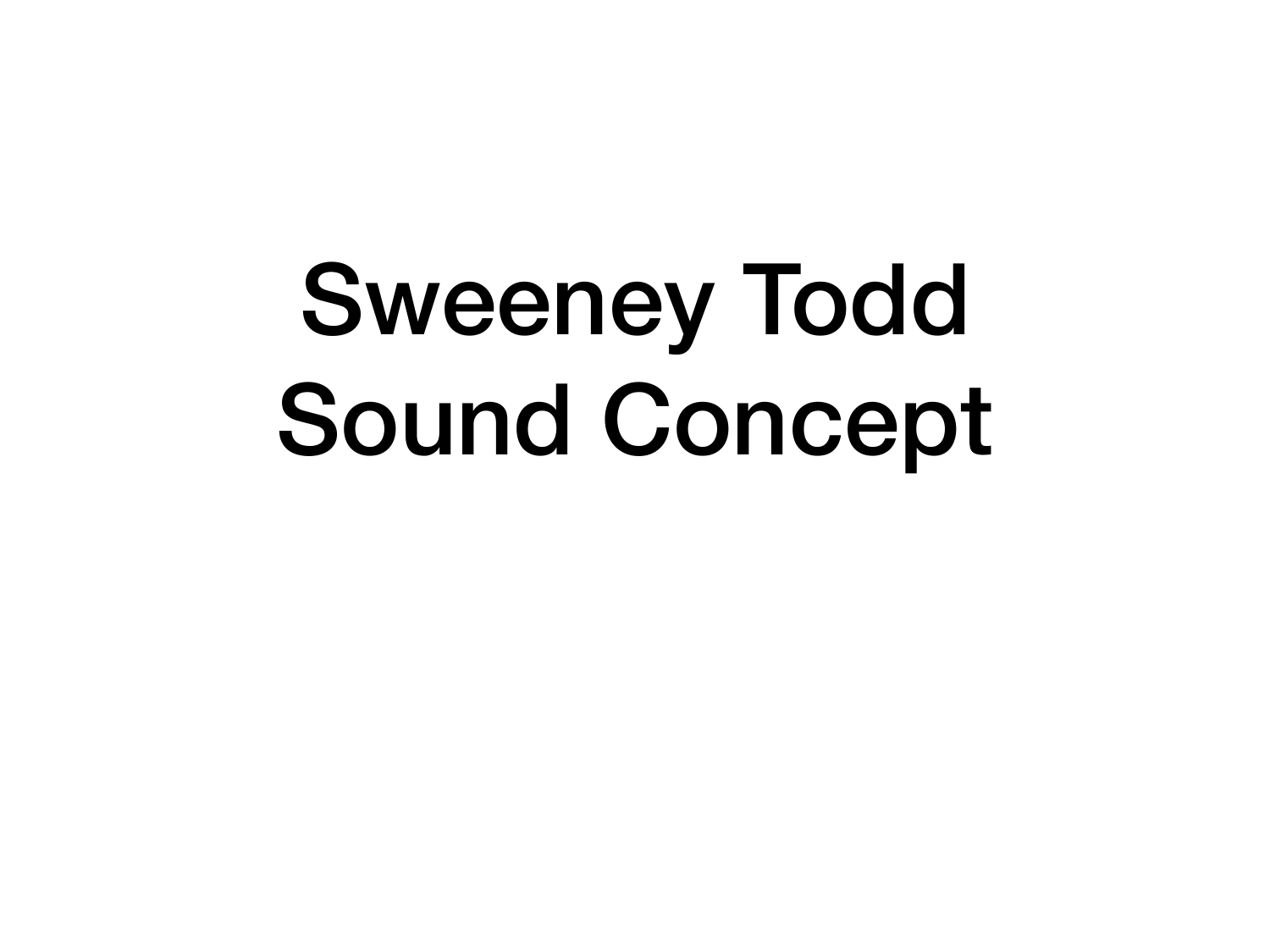### Director's Concept

- Obsession: Obsession left unchecked will destroy you. Sweeney's descent into hell.
- Man reduced to machinery by the industrial revolution: cages, repetitive movement, factory visuals
- Frank theatricality: the ensemble as Greek Chorus commenting on the action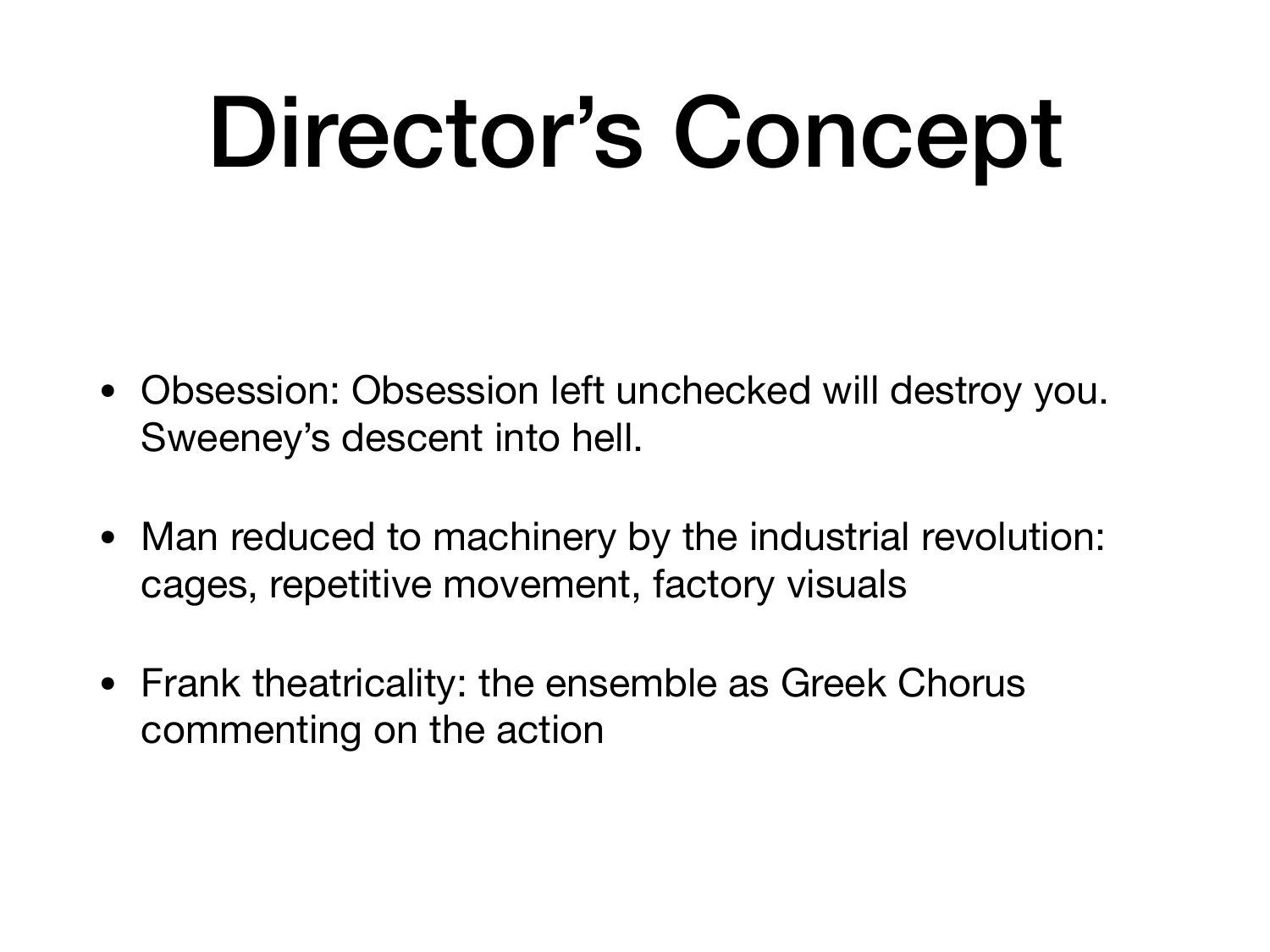## Sound Concept

• Sound will be used primarily to help emphasize the music everyone is coming to see by ensuring the actors are heard and understood, while still complementing Sondheim's beautiful music. Thematically, sound will explore Sweeney's manic progression as he loses control of everything around him as well as the theatrically of the factory workers and transitions between locations.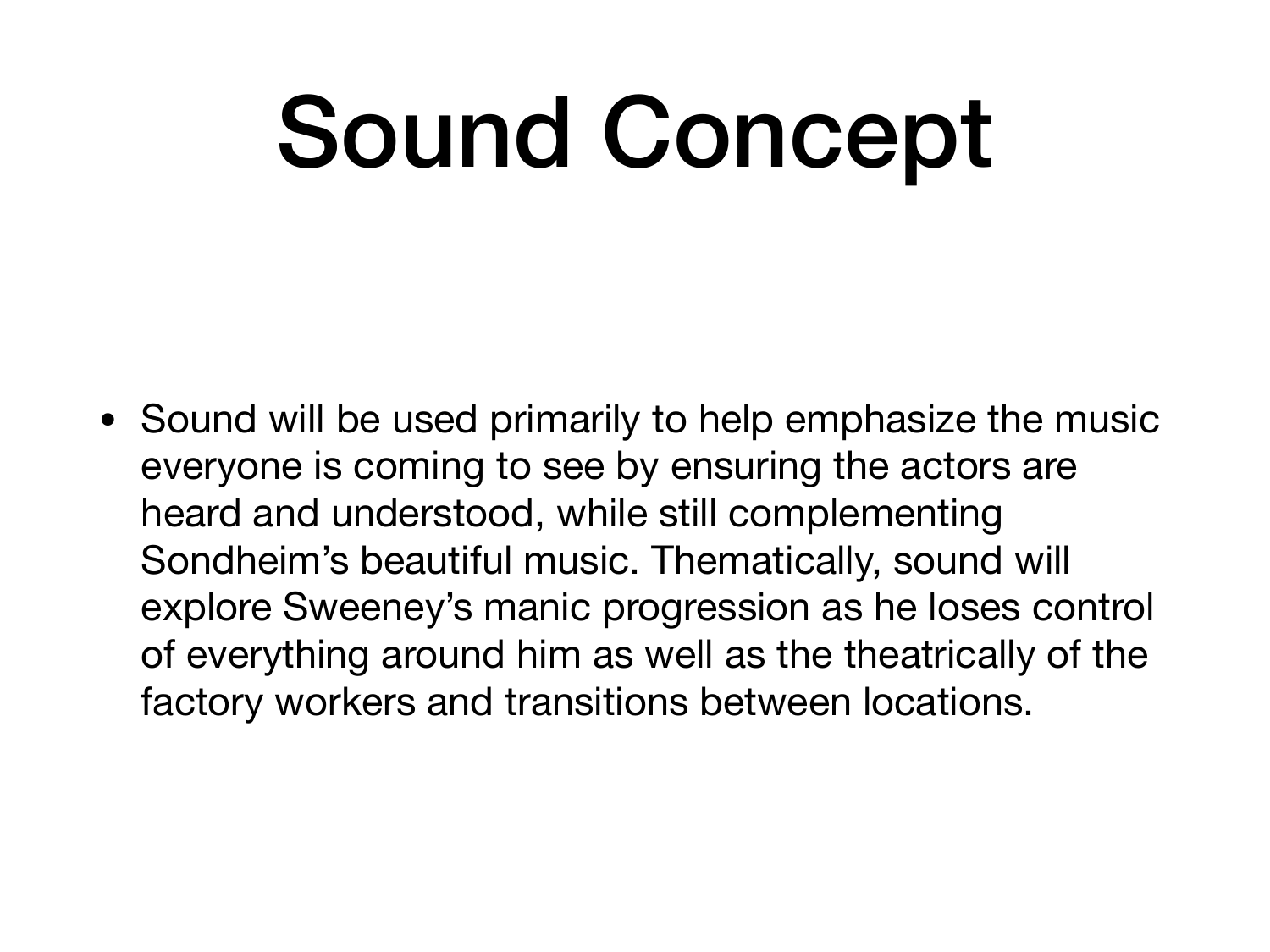# Musicality of story

- The story unfolds in the music -> understanding dialogue is a must
	- Rent DPA for leads
	- Reverb for effect (screams, dreams, musicality) but controlled
- Dynamic contrast music will stay low when singing is important, explode at key moments
	- "Lift your razor high, Sweeney!" pg. 21
- People see the show because it is Sondheim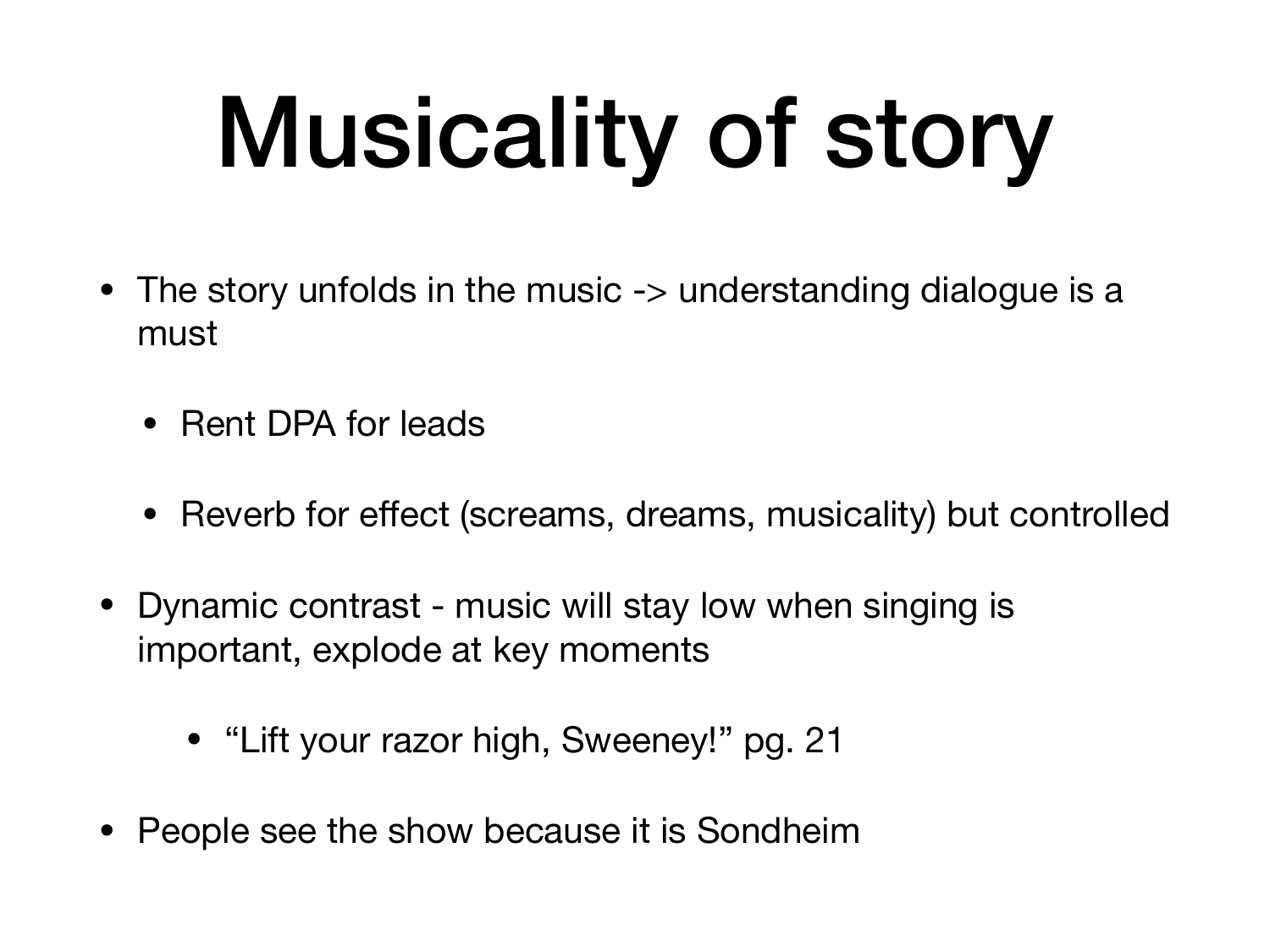### Sweeney's manic progression

- He loses control as the play progresses
	- Factory noises to accompany movement
	- Factory 'turns on' at the start of the show, is shaking itself apart by end of show
- "Like a perfect machine 'e planned" pg. 46/ The engine roared, the motor hissed" pg. 135
	- Sweeney himself is a machine, his function is to kill Judge Turpin